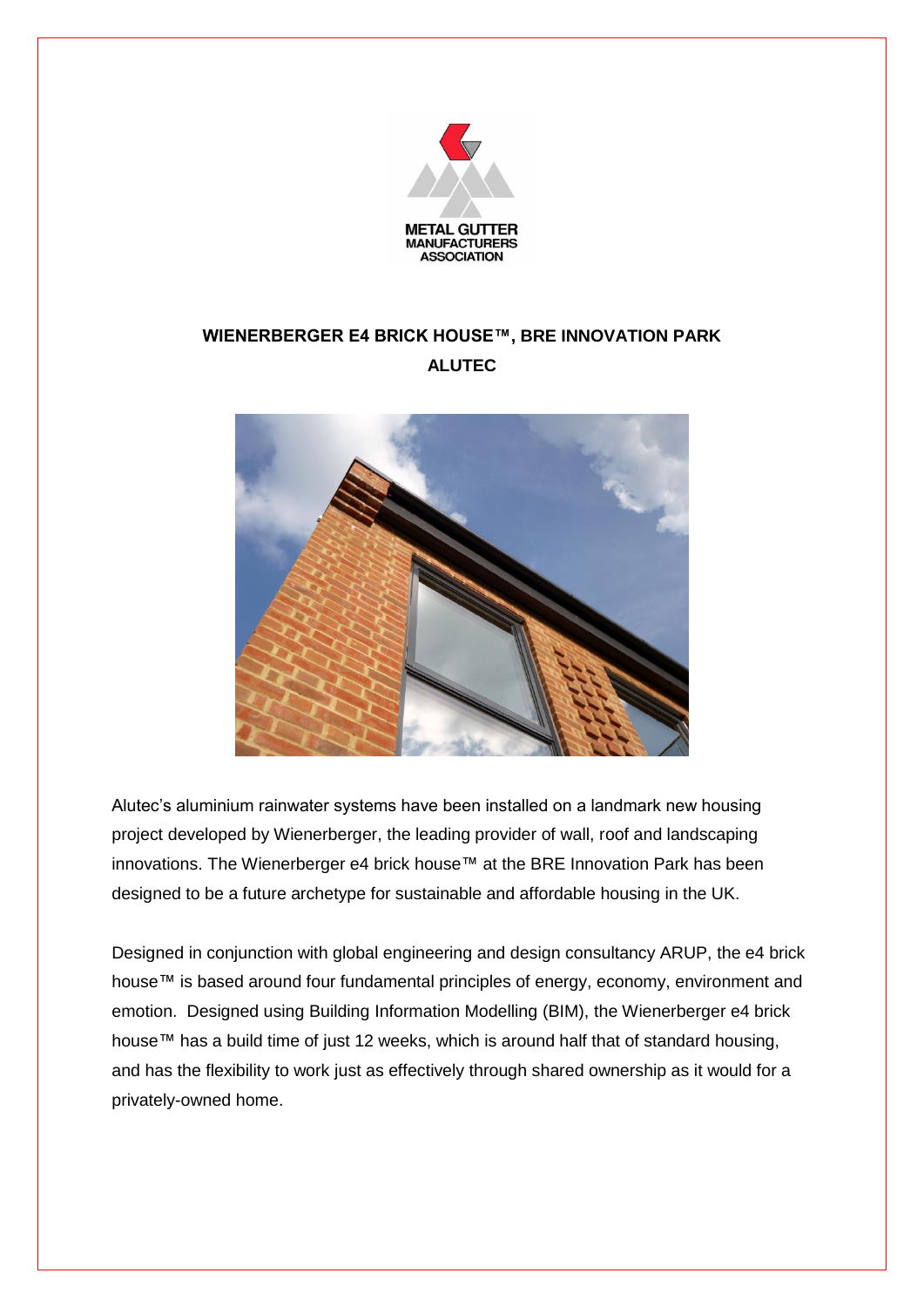Central to the project's ethos is the use of market leading building products and solutions that offer excellent sustainability credentials as well as high levels of performance.Specified for the coping, fascia and soffit system was Alutec's Evoke range in RAL7016 Anthracite Grey. Made from highly durable composite aluminium, the Evoke range has a life expectancy of 50 years or more and features a unique nano self-cleaning coat resulting in minimal maintenance requirements.

Also specified was Alutec's Evolve Half Round guttering and downpipes in the same colour. The Evolve product range is manufactured from marine grade aluminium and as this high quality material is so impervious to corrosion, it provides the same 50-year life expectancy as the coping, fascia and soffit. In addition, aluminium is also extremely light – up to 65 per cent lighter than cast iron alternatives – making it much safer to handle on site and quicker to install.

Paul Surin, Head of Built Environment at Wienerberger, commented: "The Wienerberger e4 brick house represents a significant step forward in the progression of UK housing and offers an accessible model that can be implemented now. Choosing the right materials was therefore crucial in achieving a build that met the strict requirements the future industry will demand and that we set for ourselves.

"Alutec's products were a perfect fit in this respect as their longevity, sustainability and low maintenance requirements meant we could deliver not only the type of building we wanted to but the intended lifestyle for the future residents as well. Importantly, Alutec's products are available as BIM components which meant they could be seamlessly integrated into the design and allowed us to meet the tight deadlines we had set ourselves for the build of this project."

Alutec has the most comprehensive BIM portfolio of components of any rainwater product manufacturer and has an experienced technical team that can assist with bespoke design and project management. What's more, Alutec's products installed on the Wienerberger e4 brick house are full recyclable at the end of their extended life span, making them some of the most sustainable products available in the UK.